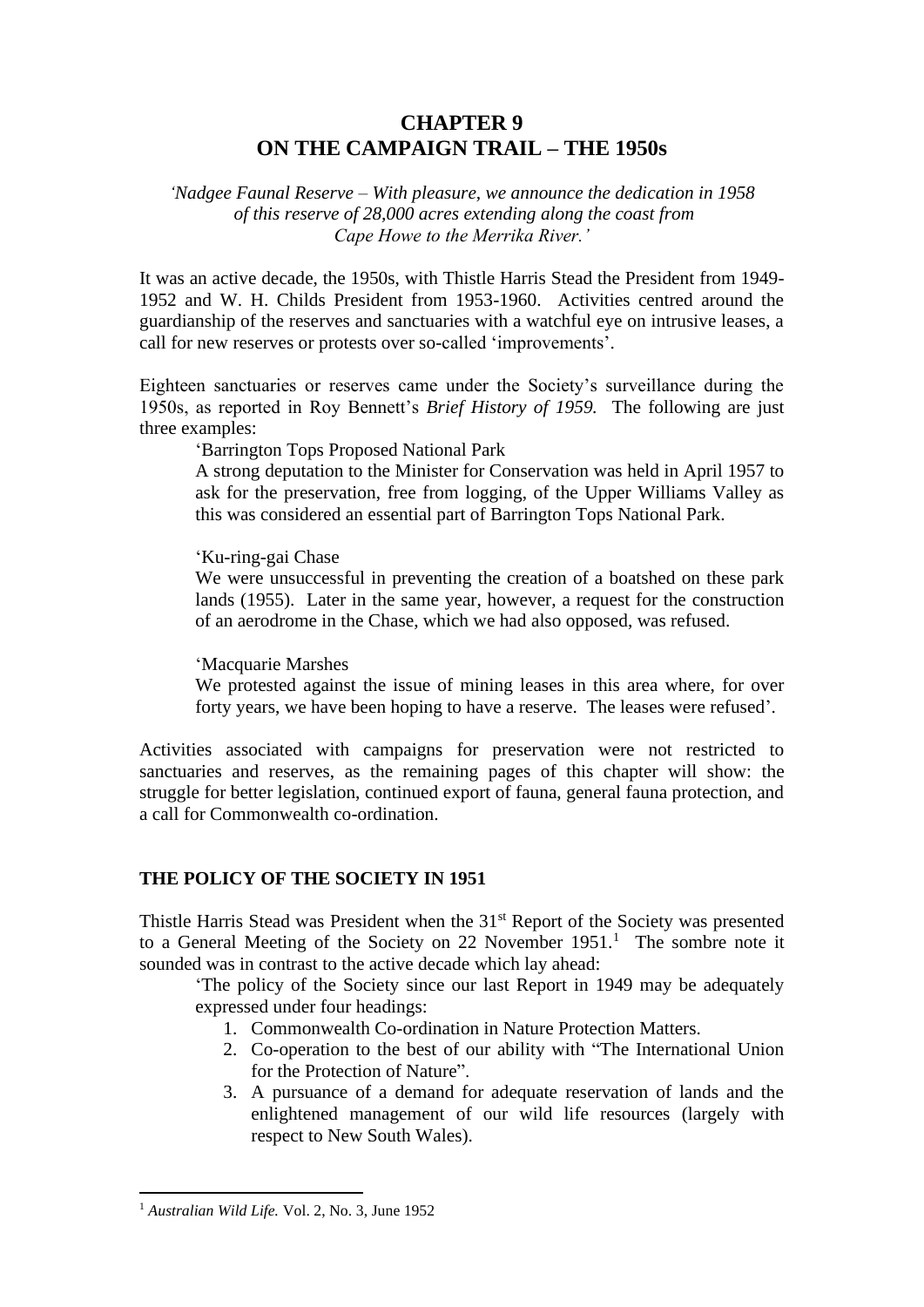4. General vigilance in all wild life matters in an attempt to prevent loss of such potential as we may already possess.

'At the very outset, we would make it clear that the profit from our labours must be measured with the knowledge that the work is limited to the time that may be spared from an already too busy life. We are sure that the potential of the policy outlined herein is tremendous: the meagre scratching of the surface is as much a disappointment to us as it no doubt is to members generally.

### **'Commonwealth Co-ordination**

Apart from the variance and often openly contradictory policy practised by neighbouring and even well-separated States - examples of which make interesting and disturbing reading in earlier reports - the safety of our wild life needs consideration on a national basis to eliminate the local, parochial shortsightedness of individual States.

It was suggested:

- (i) extend the charter of the Wild Life Section of CSIRO.
- (ii) A Land Usage Survey on a Commonwealth basis. The survey should begin with lands wherein lie the greatest problems.
- (iii) The establishment of a Standing Co-ordinating Authority representing the States and inspired and nurtured by the Commonwealth Authorities.

### **'IUPN**

The Society has sought on numerous occasions to bring IUPN to the attention of government authorities and various voluntary organisations. Unfortunately, this propaganda work has not been nearly as extensive as we had hoped; all consequent upon pressure of work.

#### **'Reserves**

There was an attempt, from 1950, to prepare a Master Plan of Reserves, Present and Proposed, for New South Wales. The purpose was to determine what lands were urgently required as Wild Life Refuges or Faunal Reserves, or as new National Parks.

#### **'General Vigilance**

There is a need for general vigilance, for example in the Royal National Park, where depredation and desecrations are widespread; also in regard to bushfires and shooting in sanctuaries.'

# **FAUNA PROTECTION PANEL**

In the June 1952 issue of *Australian Wild Life* the Society reported on the work of the Fauna Protection Panel, established under the provisions of the Fauna Protection Act of 1948. Reference has already been made to this Act in Chapter 7. In 1952 the personnel had not changed: F. J. Griffiths was still Chief Guardian of Fauna, E. J. Hallstrom of Taronga Zoo was Vice-Chairman and there were twelve other members. Allen Strom represented the Wild Life Preservation Society and Sydney Bushwalkers.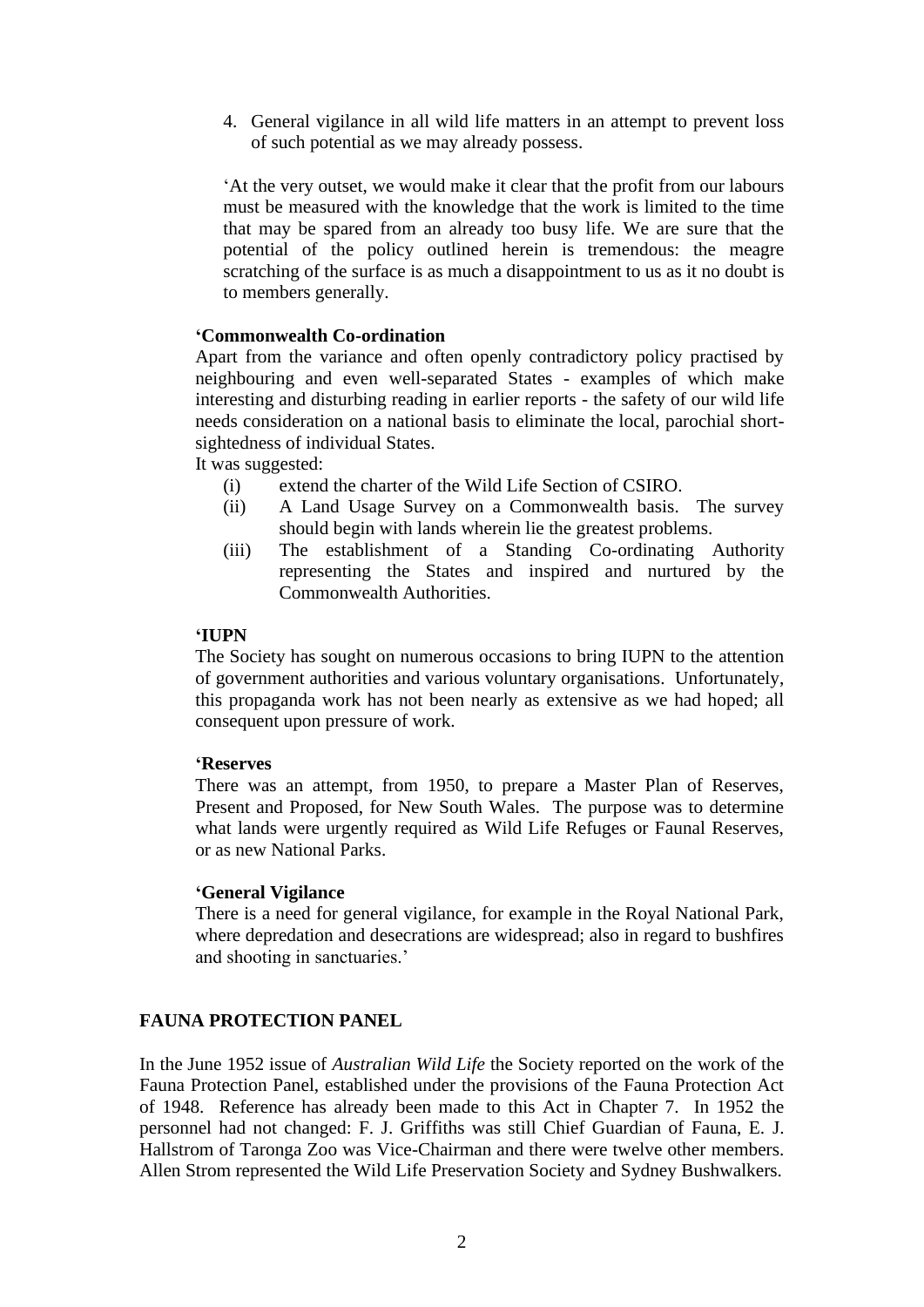With a view to making a closer study of certain aspects of the work of the Fauna Panel, sub-committees were appointed to enquire into the report upon (a) Koala Conservation, (b) Faunal Reserves, (c) Education and Publicity, and (d) Ku-ring-gai Chase in relation to the preservation of the koala.

With regard to koala conservation, the Ku-ring-gai Chase Trust agreed to establish a koala reserve. The Panel also drew up a long range conservation plan with the object of ensuring that the koala will never become extinct. A survey of the State was undertaken to ascertain the present natural stock of the animal.

A discussion on faunal reserves led to agreement that it would be desirable to establish a number of reserves in different parts of the State, each reserve to be representative of a particular type of country. Various scientific and other organisations, more or less interested in conservation work, were invited to suggest areas. On the whole the response was not very encouraging. Finally, the following areas suggested by the W.L.P.S.A were accepted by the Panel:

- (i) Rain Forest and Snow Gums: Barrington Tops and Gloucester Tops regions.
- (ii) Open Forest and Sandstone: Morton Primitive Area.
- (iii) Streams and Swamps: The Macquarie Marshes Area.
- (iv) Mallee and Mulga: Suitable areas in the Western Plains.

'In our opinion the establishment of Faunal Reserves and the Management of Fauna is, next to education, the outstanding function of the Panel. The matter of reserves is not moving rapidly enough, commensurate with the urgency.'

# **GOULD LEAGUES**

The first Gould League of Bird Lovers was formed in Victoria in 1909, and the Society helped form leagues in other states. In the 1950s the Society canvassed all state groups to change their aim (protecting only bird life) to include the conservation of all wildlife and of habitats. By the 1960s every state had its Gould League in the schools and they were an important educational tool.

# **CONSERVATION ACTION IN THE WEST**

#### **The Abrolhos Islands**

Indirectly, the Wild Life Preservation Society of Australia was to take a hand in the successful recognition of the Abrolhos Islands as a place worthy of protection from over-exploitation. Vincent Serventy had become a life member of the Society in 1946, encouraged by his sister Lucy who was already a member. Vincent was also an active member of the West Australian Naturalists' Club, a group which lobbied on behalf of many issues in Western Australia.

The Abrolhos Islands were units in an archipelago of 122 mainly coral atolls in three groups about 60 kilometres off the coast at Geraldton, 424 kilometres north of Perth in Western Australia. From the 1930s, Vincent's brother Dominic and sister Lucy often went there for holidays and worked to safeguard the wildlife there. Today the islands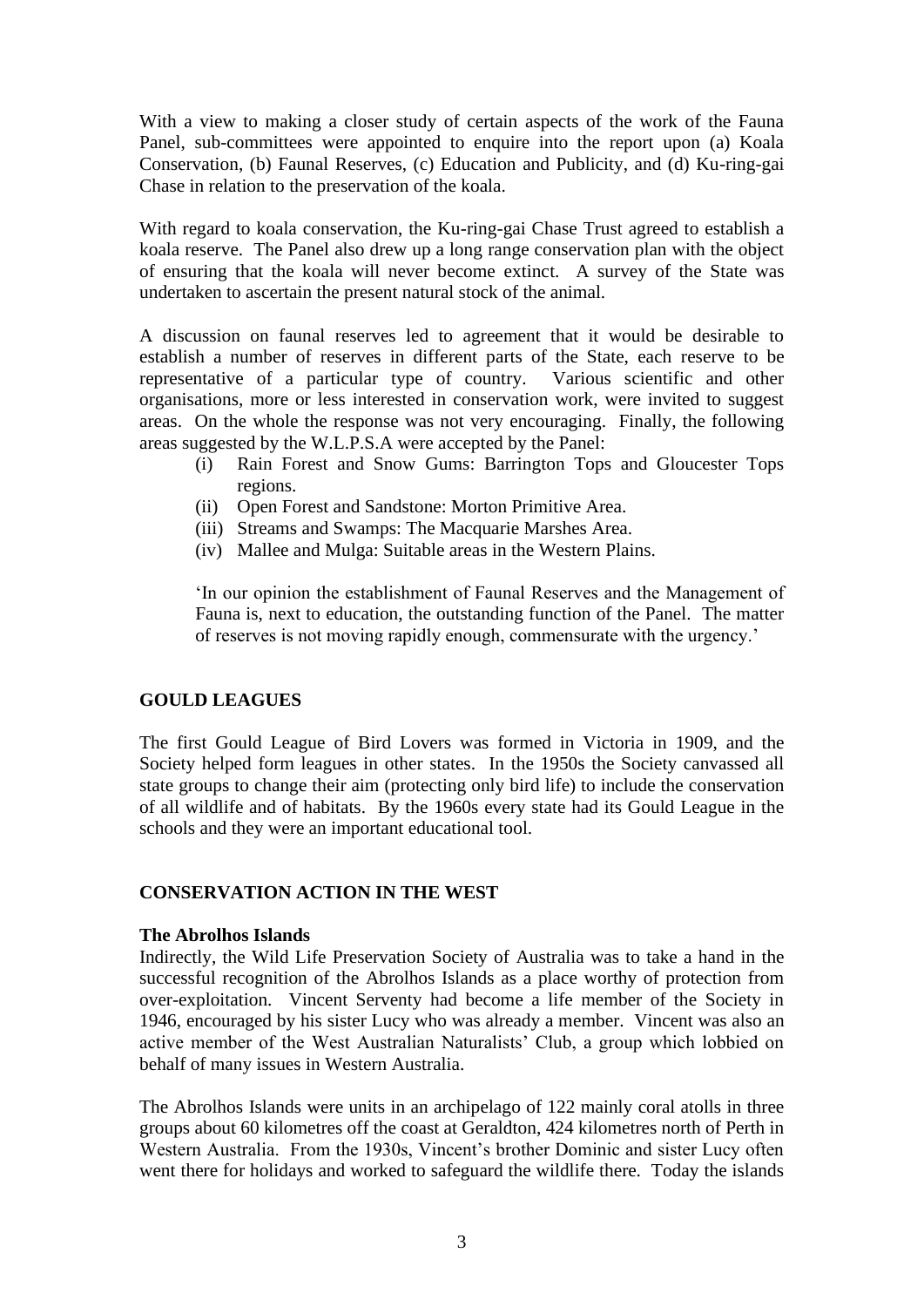are a strange mixture of untouched isolation and commercial fishing, mainly for rock lobsters.

From late 1953 into 1954, Vincent Serventy spent six months on Pelsaert Island, one of the southern groups, working as a kind of scientific beachcomber. During the summer he would help lead tourists on tours on the reef and among the bird colonies, while in the winter he worked with Lucy and other scientists, and with the various conservation groups to which they belonged, to push for the islands to be protected. Back in Perth he lobbied for the islands to be set aside as reserves; at this time they had no protection and there was fear of over-fishing and destruction of the local bird colonies.

Some time later Vincent wrote a letter to the Premier of Western Australia and received this reply from the Premier's Department:

'The Government of Western Australia is committed towards the protection of the State's biodiversity, its rural land and seascapes, and shares your view that the Abrolhos Islands are of particular environmental significance. The Abrolhos coral reefs are particularly diverse and unique compared to any other in the world. The islands provide significant habitat for a wide range of fauna and are considered to be among the most significant seabird breeding areas in the world.

'The Abrolhos Islands are also popular for recreation and important for the fishing industry. As you recognise in your letter, the Abrolhos are managed on a multiple use basis to ensure that the conservation, recreation and fishing values are all adequately accounted for.'

The reward for many years of conservation endeavours came when it was suggested an unnamed island in the central or Easter Group should be given the name Serventy Island in honour of Dominic, Lucy and Vincent. The Government agreed and, in the summer of 1987, Vincent led an armada of boats with press on board to land on the Island and declared it formally named. Today the uninhabited islands, beyond the ecotourism and commercial fishing, are part of a pristine marine conservation area. One cap Vincent was wearing in his lobbying for the Abrolhos Islands was as a life member of the Wild Life Preservation Society of Australia.

#### **Wild Life Shows in Perth**

Vincent Serventy was President of the Western Australian Naturalists' Club in the early 1950s and he decided to revive the natural history exhibitions which had been held before World War II. He called his first one the "Wild Life Show" and it proved a great success. The second year there was queues half a mile long waiting to get into the Town Hall. 'We had many novel ideas for the Wild Life Shows', Vincent wrote in his autobiography. 'One year we had a bush camp and cooked witchetty grubs for those courageous enough to eat them. They proved so popular we had to go foraging for more, particularly when girls coming from a station property proved overenthusiastic and decimated our supply.'

At the Wild Life Show in September 1953, a boy brought a small tortoise to Vincent Serventy, asking for identification. 'A long-necked swamp tortoise,' Vincent said with confidence, as there was only one species in the southwest. 'Mine's got a short neck', the boy replied. Ludwig Glauert's eyes gleamed when he saw it at the Show a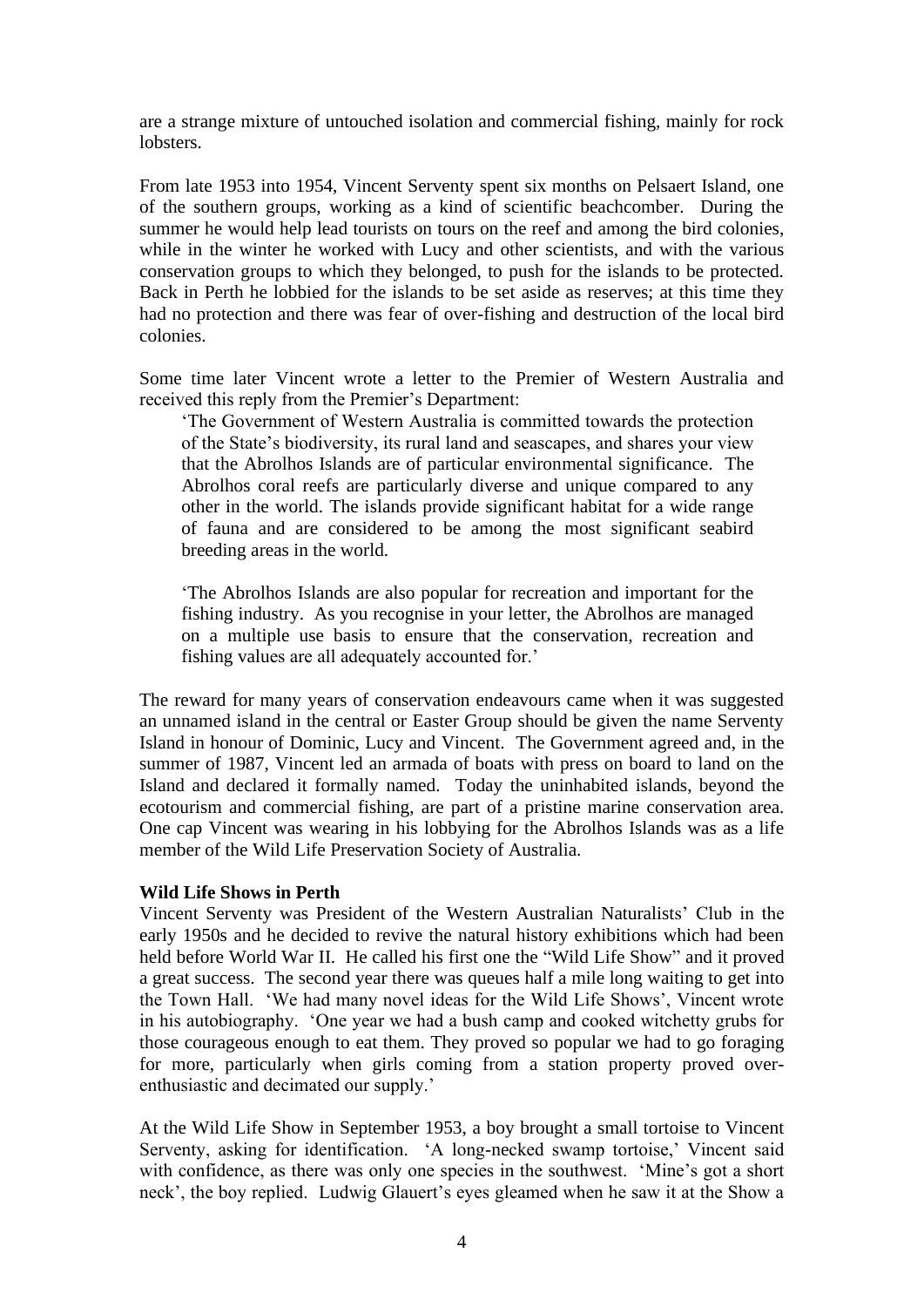few days later. Glauert was a director of the Western Australian Museum, and he believed he had a new species. But it was a rare survivor of a long-lost species, the western swamp tortoise, first discovered in 1839 by an Austrian, Ludwig Preiss, who sent his specimen to the Vienna Museum. He named it *Pseudemydura umbrina.* Today we know the short-necked tortoise as possibly the most endangered reptile in this country. Why had the tortoise become so rare? The small swamps north of Perth, their usual habitat, suffered from European settlement, shallow swamps which proved attractive to potato farmers. A public appeal, following the re-discovery, saved the swamps on the farm where the tortoise had been found and a concerned government saved those that were left to become the Ellenbrook Nature Reserve.

# **Kings Park – Perth's Icon**

Vincent Serventy wrote – 'It was in Kings Park that I began my walk on a long conservation road. My brothers and I had first explored this place as children.'

In 1871 the Premier of Western Australia, explorer and statesman John Forrest set aside this bushland of four hundred hectares in the heart of the new city. Several years before, a group of Americans had conceived the idea and ideal of the national park at Yellowstone National Park.

The first attack on the Park, a few hectares for a rose garden as a memorial for fallen soldiers, seemed sure to succeed. 'We knew it was the edge of a wedge so attacked the proposal, supported by a returned soldier who was a senior member of the RSL. The rose growers soon found a property in nearby Claremont, and created a garden rarely used today.'

Then came a more dangerous proposal. The Perth City Council backed by sporting groups, convinced that all true Australians had sport as their god, proposed an Olympic Pool in the 'only' suitable place, Kings Park.

The Government, confident of success, allowed a non-party vote on a Private Member's Bill. In 1954 this Bill to protect Kings Park from any development of more than two hectares without the consent of both Houses, passed – to the chagrin of the Government. The City Council tried again in 1957 and also in 1959 but each time they were defeated with support growing to keep the Park inviolate. Opponents to the conservationists had learned from previous defeats. This time it was not just a pool but an Aquatic Centre with training for swimmers, a garden centre for mothers and children, and a wading pool. The replacement of nature with concrete this time would succeed. A city planner, newly arrived from England, called Kings Park 'mediocre scrub', a remark he became sorry he made. In later years he came to know the Australian bush better, as well as becoming a conserver of the wild.

'What did we learn?' Vincent Serventy asked. 'Each battle has gained us new helpers; legislative protection was also needed to cement each victory. A new society, a citizens' committee to safeguard Kings Park, had been formed<sup>'2</sup>

# **Shark Bay**

From the early 1950s Shark Bay, north of the Abrolhos Islands in Western Australia, had been a place of special interest for Vincent Serventy and he was anxious to see it

<sup>2</sup> 'Conservation Victories', 2004, p. 2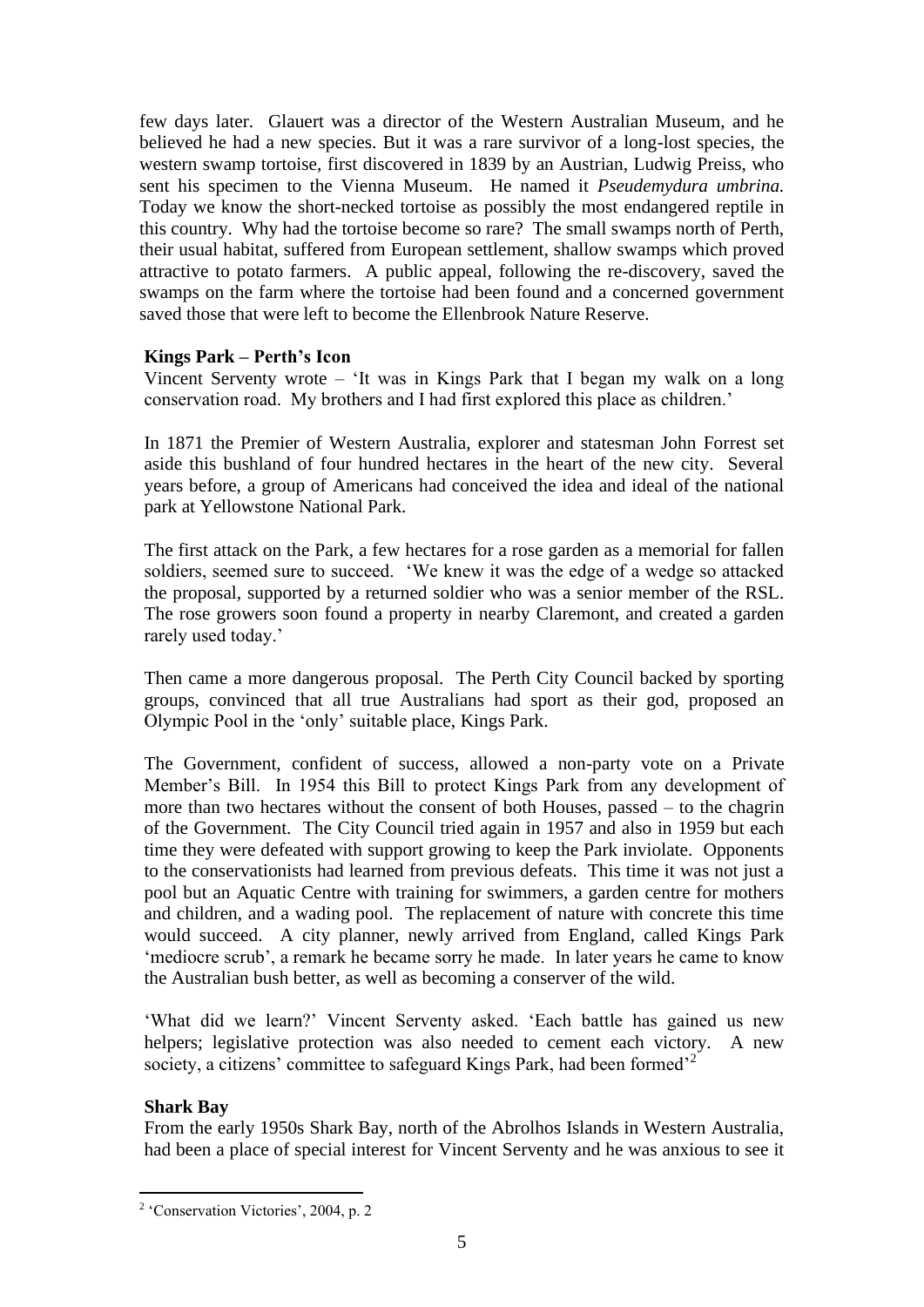preserved in as pristine a state as possible. Thus it was that one of the longest and hardest struggles for World Heritage listing took place here, to protect one of the most diverse plant and animal treasure houses of Australia.

As a regional park, Shark Bay was home to a number of activities ranging from fishing through salt mining, to cockle shell quarrying, sandalwood cutting, sheep rearing and tourism. Many of those who earned their living in this way feared World Heritage listing but most of the work to be done towards listing over many years was to gradually strip away this misinformation. Vincent would convince the local shire council, only to find a year later that the old myths had once again taken over.

A few years later Vincent Serventy became involved again. Sir Thomas Wardle, as the owner of Dirk Hartog Island in the region, wanted it to become a nature reserve. Vincent approached the Federal Government to properly conserve the northern-most point of this island where the Dutch explorer Dirk Hartog landed in 1606 to nail the pewter plate which recorded his discovery. Later, Vincent was to encourage the State conservation departments to begin negotiations with an owner who was keen to help if the future of his island was to be a nature sanctuary.

The conservation struggle went on. Local government would show an interest in the regional park concept and then change on any agreement formerly made. Then Vincent helped in the production of a film on Shark Bay, a successful venture, and it helped the conservation cause with an increase in public interest for World Heritage listing.

Finally, after many years of lobbying, the Government was moved to take action. A powerful Labor politician, Graham Richardson, sensing the rising of the environmental star and keen to make his mark, decided to take on the previously lowly position of Minister for the Environment. His intention was to give this job a high profile and, during his term of office, he managed to secure World Heritage listing for Shark Bay. It was 1991, after years of lobbying at the local, State and Federal levels.

# **INTERNATIONAL UNION FOR THE PROTECTION OF NATURE (UNEP)**

*Australian Wild Life* for March 1954 (Vol. 2, No. 4) gave this report on UNEP:

'Your Society maintained its affiliation and co-operation with IUPN during the period under review. The Union is doing increasingly valuable work in the gathering of information associated with fauna and flora preservation and general conservation from all parts of the world, and with the discussion of such, with a view to the elucidation of many problems associated with national and world conservation. The full fruits of these labours will be seen later on.

'The Survival Service of the Union has been collecting information on some of our rarer Australian fauna and we were asked to assist with the Tasmanian Wolf or Thylacine and the Banded Marsupial Anteater. Your President forwarded some helpful data. IUPN headquarters are at Brussels, in Belgium.

'A Technical Meeting of IUPN was held during September, 1951, when we were represented by Dr. J. H. Westermann - our European Representative and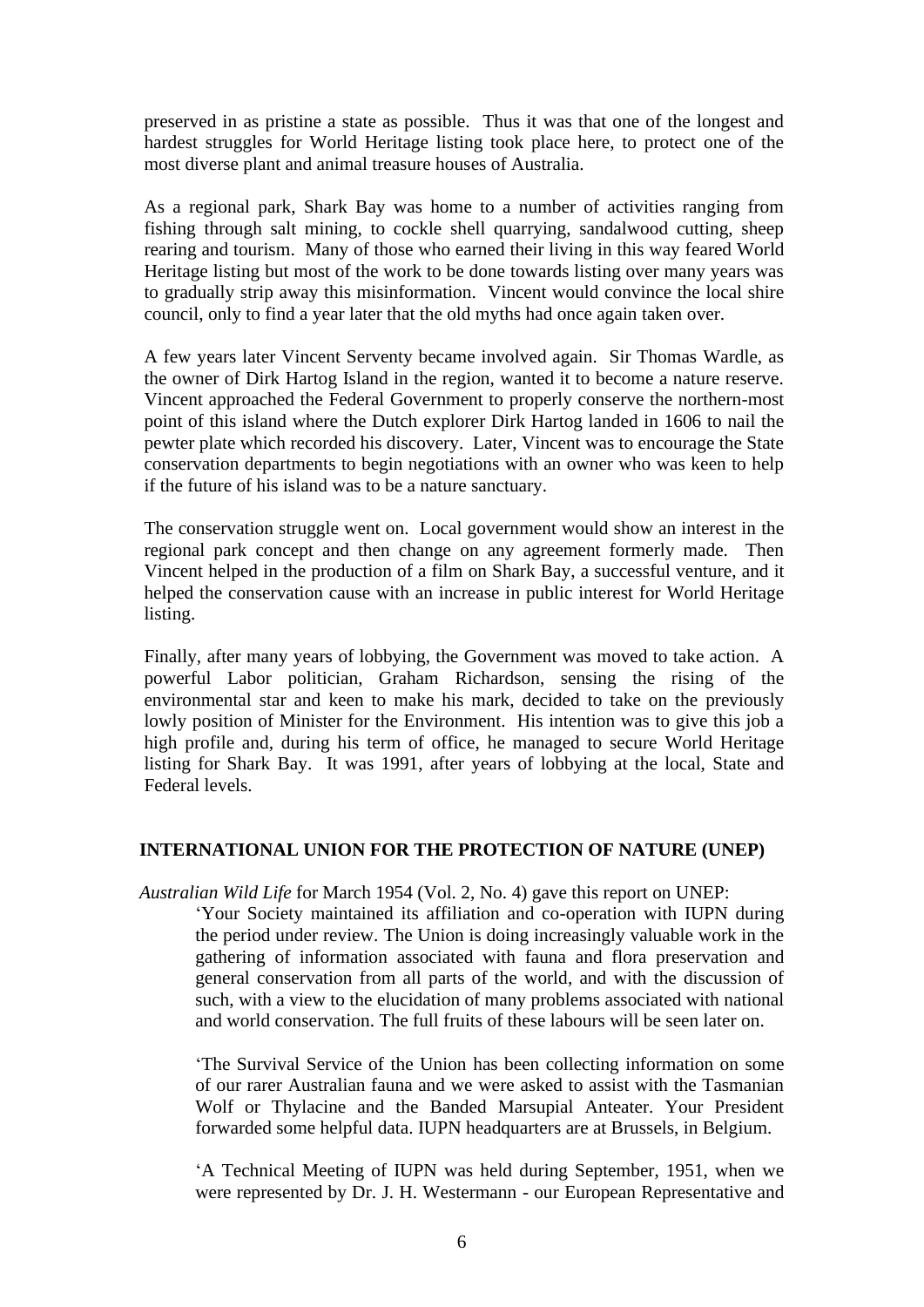a member of Council of W.L.P.S.A. - and by Mr. E. S. Bryce. At this meeting certain studies were made of educational methods in Nature Protection and matters arising from the establishment of National Reserves.

'The Third Session Assembly was held in 1952 at Caracas, Venezuela, from 3- 9 September. Dr. Westermann again represented our Society. At this Conference three major topics were discussed and two minor ones. In the first category were the following:

- (1) Hydro-Electric energy and the Protection of Nature.
- (2) The degradation and the preservation of fauna in semi-arid regions.
- (3) Should vanishing species of fauna be raised in semicaptivity outside of their natural environment?

The two minor topics were:

- (4) The effects of fire on vegetation. (Actually of major importance as far as Australia is concerned.)
- (5) The preservation of endemic zoological and botanical species in small islands, particularly in the Caribbean Sea.

'We have not the space here to refer in detail to the papers or discussions evoked by the presentation of these topics, but it may be said, without hesitation, that they were of first importance to this country. Of outstanding interest to Australia at present were three Resolutions passed for presentation to various Governments, as follows:

- (a) A Resolution drawing attention to the danger threatening Reserves from hydro-electric dams.
- (b) A Resolution asking that organisations concerned with the erection of large constructions consider investigations to specify repercussions on the fauna and flora of areas affected.
- (c) A Resolution urging that, in all future construction, careful study of all resources be made before construction and operation plans are drafted.

'An important recommendation of the Education Commission of IUPN is worthy of special reference here, even if only to emphasise the stand by W.L.P.S.A. on this matter for long past. This was that the production of educational material relating to Nature Protection and Conservation be incorporated in the curricula of primary and secondary schools, universities and technical colleges and that Departments of Conservation of Natural Resources be established in centres of higher learning.

'IUPN conducted a symposium at Salzburg, Austria, 15-18 September 1953 to which your then President (Thistle Y. Stead) was invited as a personal delegate. An invitation was also extended to her to prepare a paper on 'Nature Protection and Tourism'. Unfortunately, both invitations had to be refused, the latter because of lack of time to undertake the necessary research. The Union also sent a request for information relating to Nature Protection Education in Australia. Information was forwarded and the request was passed on by us to Nature organisations in the other States. Close contact with IUPN is being maintained.'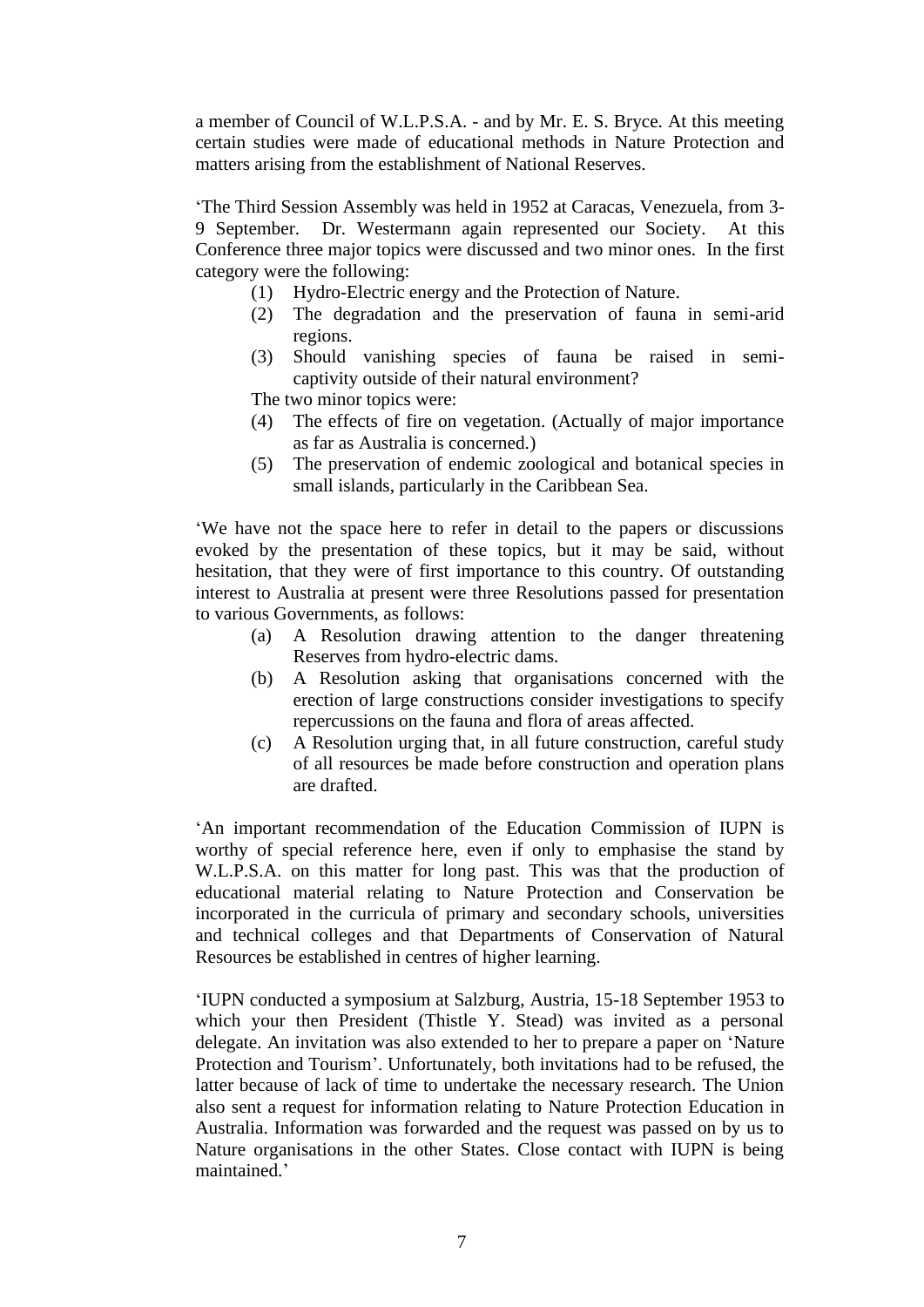#### **OUR ALPINE HERITAGE**

In *Australian Wild Life* for March 1954 (Vol. 2, No. 4) there appeared an article on 'Our Alpine Heritage', written by Thistle Stead. The introductory paragraph is included here to show the concerns shared by the Society for this special area:

'We have been concerned for many years past about the fate of our relatively small alpine areas in Australia. When 1½ million acres of crown land was set aside as the Kosciusko State Park in 1945 our hopes were raised that this, added to the Mt. Buffalo National Park in Victoria, would result in effective protection for our unrivalled alpine flora and its concomitant fauna. Our hopes, however, have not been realised; and now, more than ever, these unique areas are in danger of losing those characters which Professor W. R. Browne, of Sydney University, has described, in reference to Kosciusko, as 'a botanist's paradise'. Mining and grazing in the past, and grazing, tourist activities and the inevitable destruction caused by the Snowy Mountains Hydro-Electric Project of the present, are taking away the people's heritage. The Park is administered by a Trust which no doubt does what it can to safeguard its territory. But it is a Trust of limited powers which has no jurisdiction, for instance, over the granting of grazing licenses or over areas required in connection with the Hydro-Electric project.'

#### **THE SCANDAL OF FAUNA EXPORT CONTINUES (1954)**

The Society reported on several glaring examples of advantage taken of the law which permitted zoos to export animals. *Truth* and *Sportsman* (14 March 1954) stated that a cargo of 2,000 caged animals left Melbourne in the *Cymric* packed in very small crates. The report said, 'The cargo is a goodwill gesture on the part of the Australian zoos in recognition of the coronation of Her Majesty Elizabeth II'. Another Sydney newspaper criticised the gesture and carried this headline:

> THEY SAID GOODBYE IN SHIP'S BOX GAOL No Luxury Cruise for Australian Animals and Birds

David Stead wrote a letter to the Private Secretary to the Queen, saying:

'The point I want to show you is this: If the Queen, in her wisdom, accepts this collection, it may be used by exporters to justify further traffic, regardless of the value of Australian fauna for perpetuation in its native land, and for those who come after us.'

Stead also added that the Queen might be interested to know that her grandmother, Queen Mary, had helped the Society very much in its fight against the wearing of wild bird plumage when she publicly stated her detestation of the practice and her strong recommendation to other women not to wear such plumage.

The fight against export of fauna was fought on several fronts, including through ANZAAS (Australian and New Zealand Association for the Advancement of Science). At the 1952 ANZAAS Congress in Sydney, the Society submitted recommendations for the cessation of export of fauna, except under certain stringent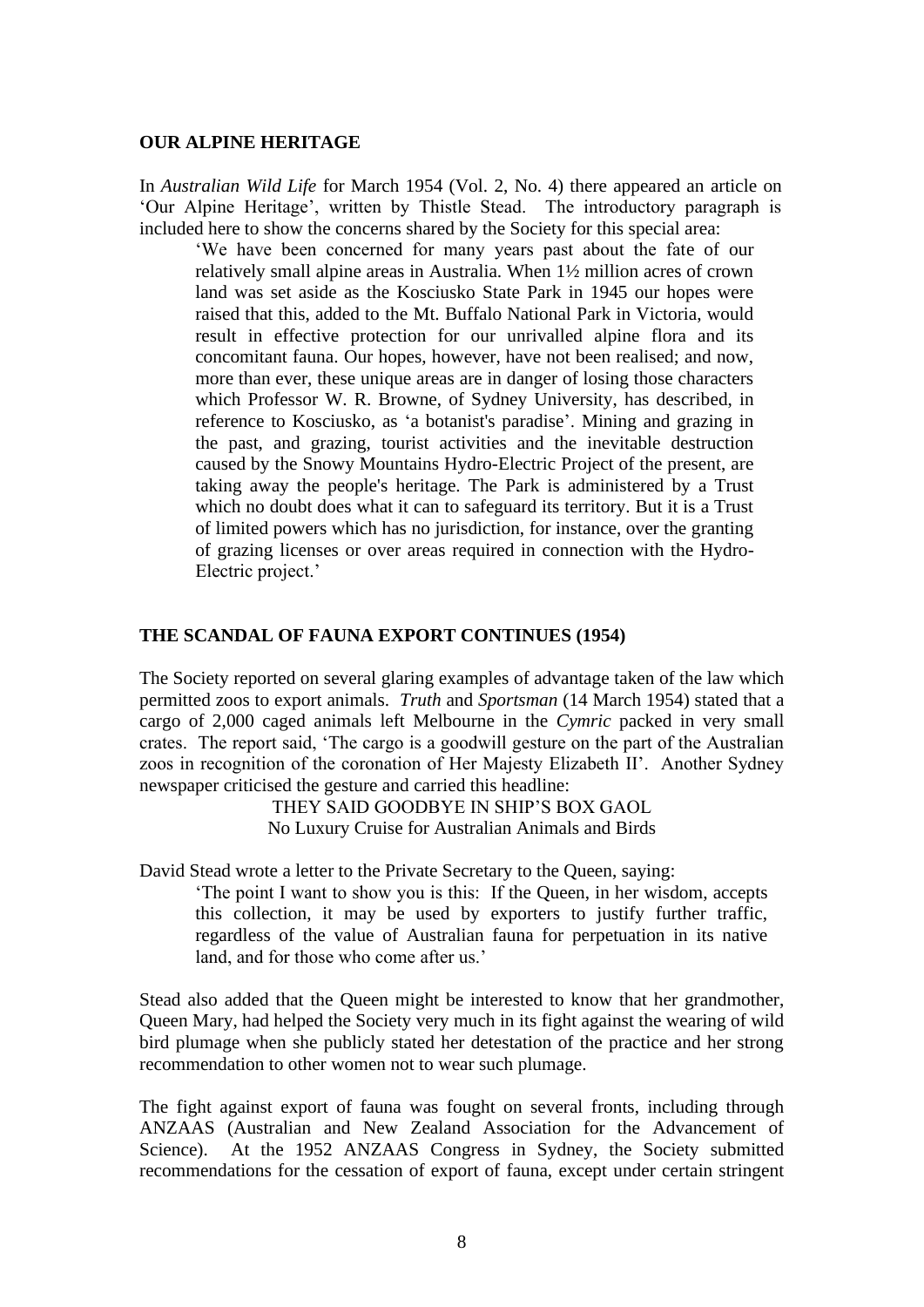conditions. But apparently they were too much for the preliminary committee of Congress to digest, as that body did not pass them on.

At the ANZAAS Congress in Canberra in 1954, owing to the limited time available for discussion at the Fauna and Flora Conservation Committee of the Congress, no decision was taken on the Society's motion that:

'This Congress recommends to the Commonwealth and various State Governments:

- (a) that no export of live indigenous Australian fauna shall be permitted except with the sanction of the Minister for Customs after a close scrutiny has been made in each case;
- (b) that no export whatever shall be permitted except to bona fide scientific institutions and then only in limited numbers.'

At the 1955 ANZAAS Congress in Melbourne the same motion came up again for discussion and was passed.

The *Melbourne Age* (19 September 1958) revealed that more than 27,000 birds and 6,000 animals and fish went overseas from Australia in 1957. 'Until such export can be completely banned, we cannot rest easy that our animals will remain represented in Australia in their wild state.'

# **NATIONAL PARKS ASSOCIATION OF NSW (NPA)**

The Society reported that much of its work concerning Reserves had been taken off its shoulders by the formation of the National Parks Association of New South Wales in 1957. The Association was formed to work for better maintenance of existing National Parks, for the dedication of additional parks and, most significantly, for the passing of a National Parks Act. The Wild Life Preservation Society was closely affiliated with the NPA.

In 1957 a committee set up by the Nature Conservation Conference, on which the Society was represented, presented to the then Minister for Lands a submission regarding a National Parks Act, which included the appointment of a National Parks Authority.

# **CONSERVATION TEACHING IN SCHOOLS**

In 1957 the Society prepared a statement for the Director-General of Education, New South Wales, which subsequently appeared in the *Education Gazette*. This drew attention to the necessity for care in the protection of both plants and animals by children and teachers engaged in field work, which was becoming increasingly popular. A circular was sent to all Inspectors of Schools in New South Wales, asking for their assistance in interesting schools in conservation.

# **A CONSERVATION PROGRAM**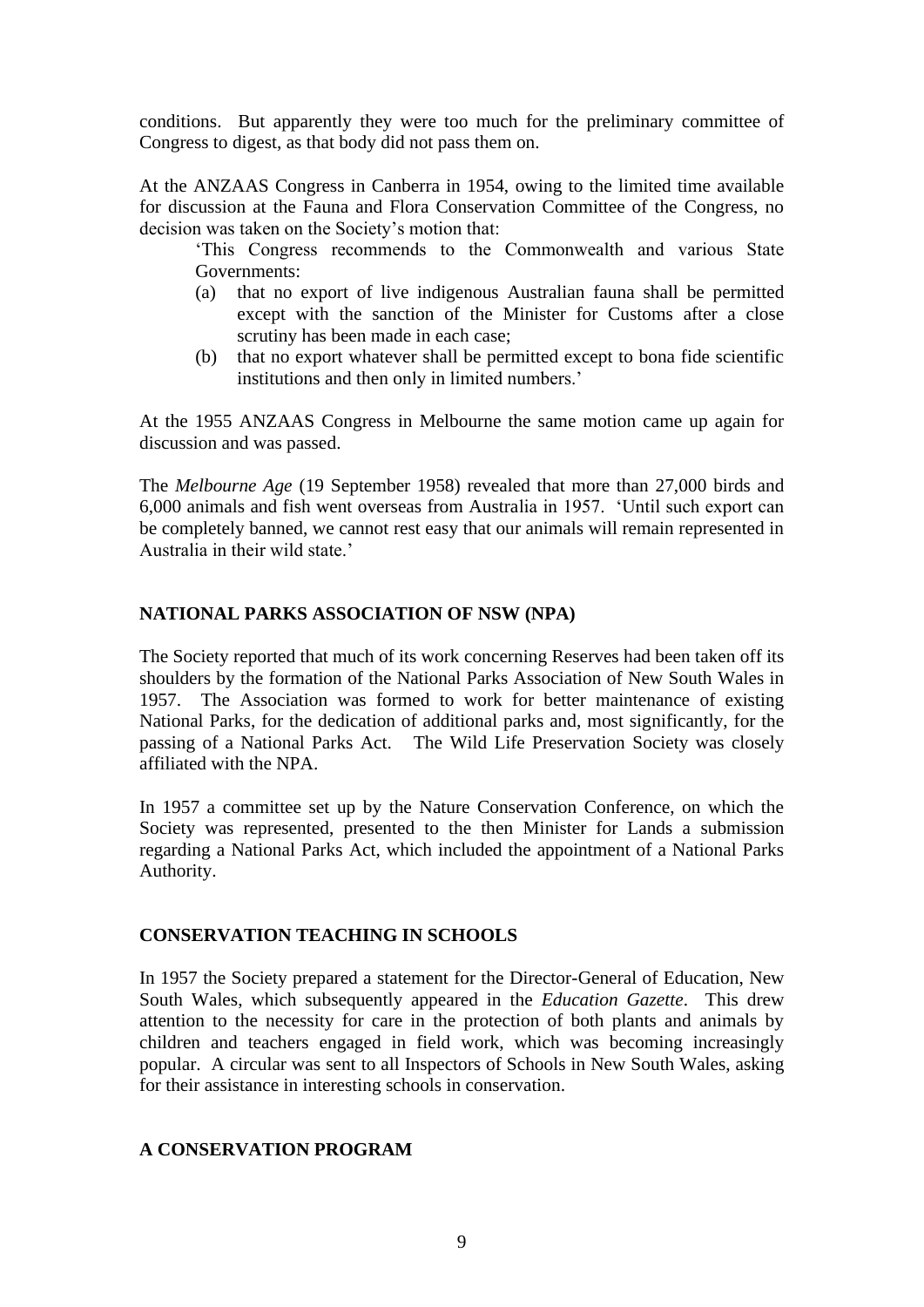*Australian Wild Life,* March 1957 (Vol. 3, No. 2) contained an article by Vincent Serventy, B.Sc., B.Ed., who was then in Western Australia employed by the Department of Education as a Nature Advisory Teacher. The article was entitled 'The Requirements of a Conservation Programme'. He particularly referred to the need for modern and flexible legislation (to protect fauna from destruction by farmers or 'sportsmen') and to tighter control over reserves. National parks should be zoned, Vincent claimed, with a certain fraction set aside for tourist facilities, and the major section left undisturbed except for access roads. 'The proper way to manage a national park is to leave it alone.'

# **CONSERVATION CONFERENCE**

A very successful Conservation Conference was held in 1958 in Sydney, the Society being represented by President W. H. Childs and Councillor Roy Bennett. The Conference decided to ask the Organising Committee to delegate the motions passed to the appropriate bodies for action. The W.L.P.S.A. was asked to deal with the following resolutions:

# **1. Export of Fauna**

This Conference urges Commonwealth and State Governments to ban the export of all indigenous fauna except for bona fide scientific purposes (not including zoos), and then only in very limited numbers.

# **2. Indiscriminate Rubbish Dumping**

This Conference makes the strongest possible representation to the appropriate authorities to take all necessary action to ensure the prevention (or abatement) of the practice of indiscriminate rubbish dumping on roadsides and unoccupied land.

# **3. Amendment to Fauna Protection Act**

This Conference requests that the State Government amends the Fauna Protection Act to provide for:

- A nominee of the Wild Life Section, CSIRO, to be a member of the Panel *ex officio*.
- That organisations which nominate members to the Panel under Section 5(3) (i) be 'voluntary' organisations.

# **4. Conservation Exhibition**

It was proposed that this Conference agree to the appointment of a committee to investigate the possibilities of arranging an exhibition in Sydney for the purpose of giving publicity to conservation of flora and fauna, W.L.P.S.A. to act as convenor.

# **5. List of Protected Birds**

This Conference recommends that lists of protected birds be placed in view of the public and in such places as schools, railway stations, police stations, post offices and other public buildings and that each bird/pet shop should be required to display such a list.

# **FIFTY YEARS ON**

Roy Bennett, Past President, wrote a comprehensive report in 1959 to mark fifty years of conservation work by the Society. Some remarks are here taken from his Conclusion: